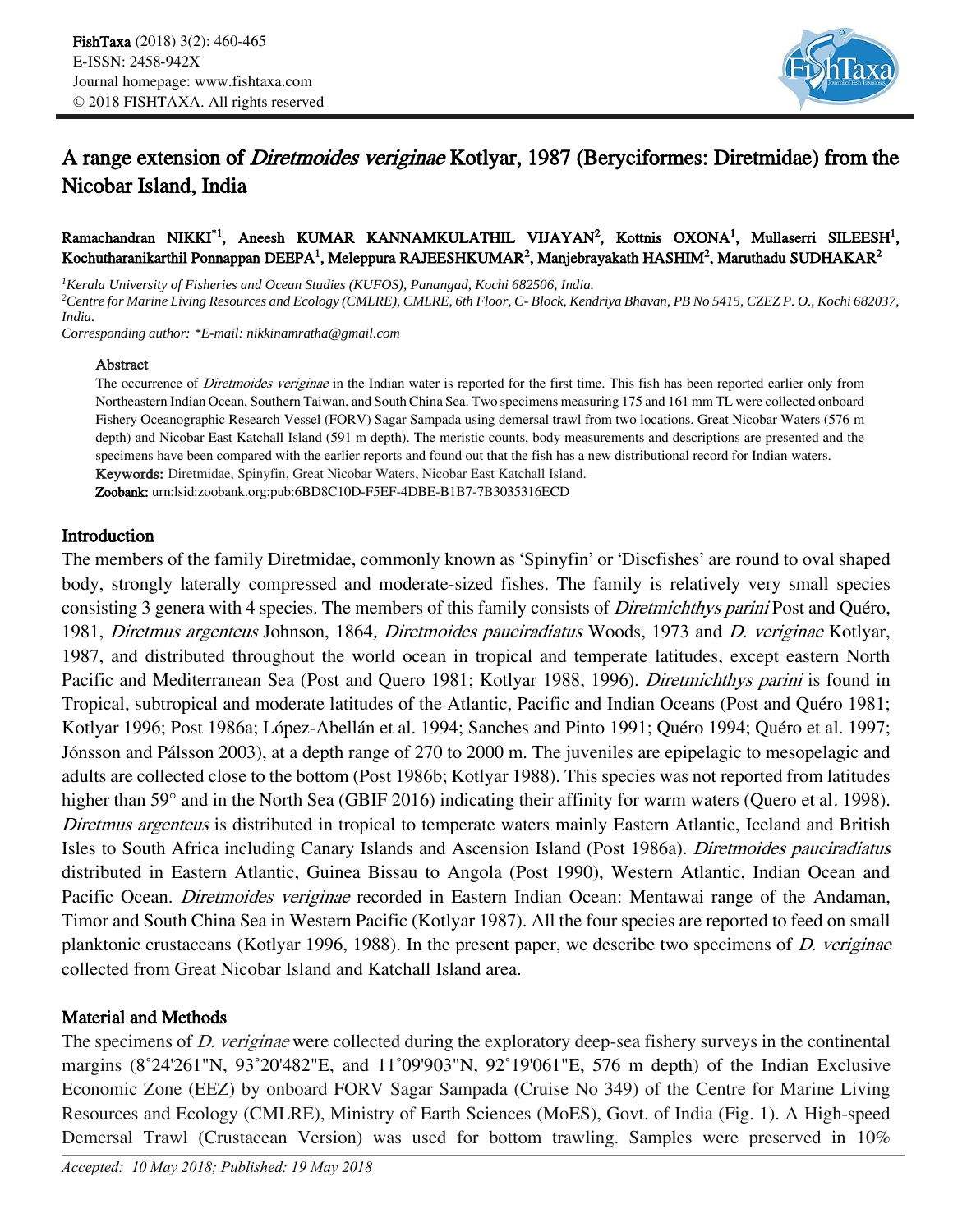

Figure 1. The map showing the collection locations of *Diretmoides veriginae* (red bullets indicate the location of present study and blue bullets: previous reports).

formaldehyde and taken to the shore laboratory for the further studies. The identification of the species was based on Kotlyar (1986). Measurements were taken to the nearest 0.1 mm using digital Vernier caliper. The specimens were deposited in the Centre for Marine Living Resources and Ecology referral Centre (Ref no: IO/SS/FIS/00517). Proportions of measurements are expressed as percentage of the standard length (SL). Morphometric and meristic measurements for the species identification were taken from the preserved specimens and compared with type materials following Moore and Dodd (2010), Nomenclature follows Eschmeyer et al. (2017), references and journals follows Fricke (2017) and Fricke and Eschmeyer (2017), respectively. Sagittal otoliths were removed by making an incision in the head and the collected otoliths were cleaned, dried and stored in plastic vials for further analysis. The otoliths were photographed in stereo zoom trinocular microscope (Leica model No. S8APO: Camera, Leica DFP-425) with the sulcus acusticus oriented towards the observer. Environmental parameters were measured using Sea-Bird SBE 9, Software Version Seasave V 7.22.

#### **Results**

Systematic:

 Class Actinopterygii Order Beryciformes Family Diretmidae Gill, 1893 Genus Diretmoides Post & Quero, 1981 Species Diretmoides veriginae Kotlyar, 1987

Materials Examined: Specimen 1: 175 mm SL; Cruise 349, station 3 Nicobar East Katchall Island, 8˚24'261"N, 93˚20'482"E, 591 m depth, 5 April 2016 (Fig. 2). — Specimen 2: 161 mm SL; Cruise 349, station 1 Great Nicobar Waters, 11˚09'903"N, 92˚19'061"E576 m depth, 4 April 2016.

Diagnosis: Dorsal fin II+25; anal fin I+21; pelvic fin 16-18; caudal fin 32; Gill rakers  $22(8+14)$ ; Lateral line scales 57; Pre-dorsal scales rows (Pdr) 29.

Description: The Morphometric and meristic measurements is shown in the Table1. Body moderately high and flattened laterally; large round eyes. Head about one third of body length; small spines gather densely in the back of head forming a diamond shaped structure; deep and oblique mouth, presence of 2-7 rows of villiform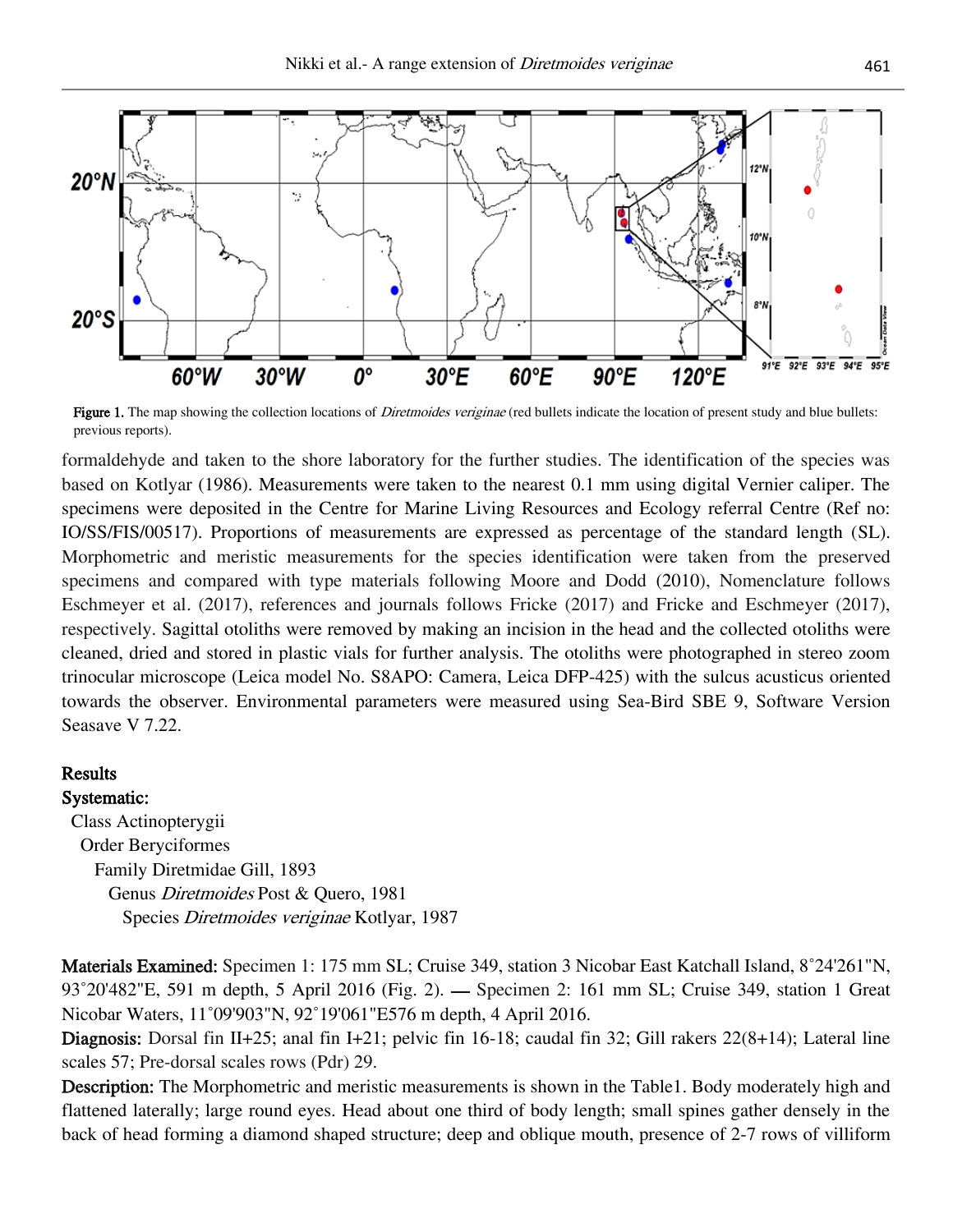

Figure 2. Lateral view of Diretmoides veriginae from Nicobar east Katchall Island, 591 m. (A) fresh specimen and (B) formalin preserved specimen) (Ref no: IO/SS/FIS/00517).

Table 1. Morphometric and meristic measurements of *Diretmoides veriginae*.

| Morphometric and<br>meristic measurements | Specimen 1    | Specimen $2$  | From Kotlyar,<br>1988, 33   | From Okamoto,<br>2010, 2 specimens |  |
|-------------------------------------------|---------------|---------------|-----------------------------|------------------------------------|--|
|                                           |               |               | specimens                   |                                    |  |
| Morphometric counts                       |               |               |                             |                                    |  |
| Total length (mm)                         | 230           | 225           |                             |                                    |  |
| Standard length (mm)                      | 175           | 161           | 86-233                      | 138-175                            |  |
| % of SL                                   |               |               |                             |                                    |  |
| Head length                               | 40.51         | 38.71         | 34.5-40.5                   | 34.6-35.5                          |  |
| Body depth                                | 45.10         | 47.35         | 47.6-57.2                   | 49.6-52.9                          |  |
| Head depth                                | 44.90         | 48.00         | $40.0 - 50.0$               | 43.7-44.6                          |  |
| Eye diameter                              | 17.74         | 18.93         | 15.2-18.5                   | 16.4-17.6                          |  |
| Post orbital length                       | 12.11         | 13.65         | $9.8 - 14.3$                | 10.2-10.9                          |  |
| Inter orbital space                       | 5.74          | 5.86          | $4.8 - 8.3$                 | $5.3 - 6.0$                        |  |
| Upper jaw length                          | 23.94         | 26.04         | 23.1-28.7                   | 23.7-24.6                          |  |
| Lower jaw length                          | 25.26         | 27.98         | 25.5-32.3                   | 27.7-27.8                          |  |
| Snout length                              | 7.61          | 6.67          | $6.8 - 9.8$                 | $7.7 - 7.8$                        |  |
| Caudal peduncle depth                     | 9.86          | 9.52          | 8.9-10.4                    | $9.4 - 10.3$                       |  |
| Caudal peduncle length                    | 13.03         | 14.16         | 11.4-17.7                   | 13.1-13.3                          |  |
| Pre dorsal length                         | 47.83         | 46.29         | 45.3-54.0                   | 46.1-46.2                          |  |
| Pre anal length                           | 55.25         | 54.11         | 60.0-72.1                   | 68.2-70.2                          |  |
| Pre pectoral length                       | 38.40         | 38.57         | 36.1-40.2                   | 35.0-36.7                          |  |
| Pre pelvic length                         | 44.62         | 39.21         | 46.7-52.4                   | 47.8-49.5                          |  |
| Dorsal base length                        | 43.86         | 40.11         | 36.6-47.8                   | 44.4-46.1                          |  |
| Anal base length                          | 27.69         | 32.78         | 27.0-34.7                   | 33.9-34.4                          |  |
| Pectoral fin length                       | 27.78         | 32.11         | 25.3-35.3                   | 29.8-30.0                          |  |
| Meristic counts                           |               |               |                             |                                    |  |
| Dorsal fin rays                           | 27            | 27            | $24 - 26$                   | 26                                 |  |
| Anal fin                                  | 22            | 22            | 19-22                       | $20 - 21$                          |  |
| Pelvic fin                                | $I+6$         | $I+6$         | $I+6$                       | $I+6$                              |  |
| Caudal fin                                | $IV+3+7+4+7+$ | $IV+3+7+4+7+$ |                             |                                    |  |
|                                           | $3+IV$        | $3+IV$        |                             |                                    |  |
| Pectoral fin                              | $17\pm1$      | 18            | 17-20                       | $17 - 18$                          |  |
| Pre-anal scutes                           | 10            | 10            | $8 - 13$                    | $9-10$                             |  |
| Post-anal scutes                          | $8\,$         | 10            | $7 - 11$                    | $9-10$                             |  |
| Gill rakers                               | $8 + 14$      | $8 + 13$      | $6 - 8 + 14 - 16 = 21 - 24$ | $7 + 15 = 22$                      |  |
| Scutes on isthmus                         | 5             | 5             |                             | $3-4$                              |  |
| Pseudo-branch                             | 25            | 21            |                             |                                    |  |
| Vertebrae                                 |               | ٠             | $13+15-16=28-29$            | $13-14+15-16=29$                   |  |

teeth forms a tooth belt side by side, lower jaw tooth are larger than the upper jaw with 1-3 rows of conical teeth, densely gathered tooth band are seen along the tip of lower jaw. Lower jaw tip protrudes beyond upper jaw tip, sharp symphyseal on lower jaw, scutes on isthmus 5; gill number 21-24; pseudo-gill large. Tip of pelvic-fin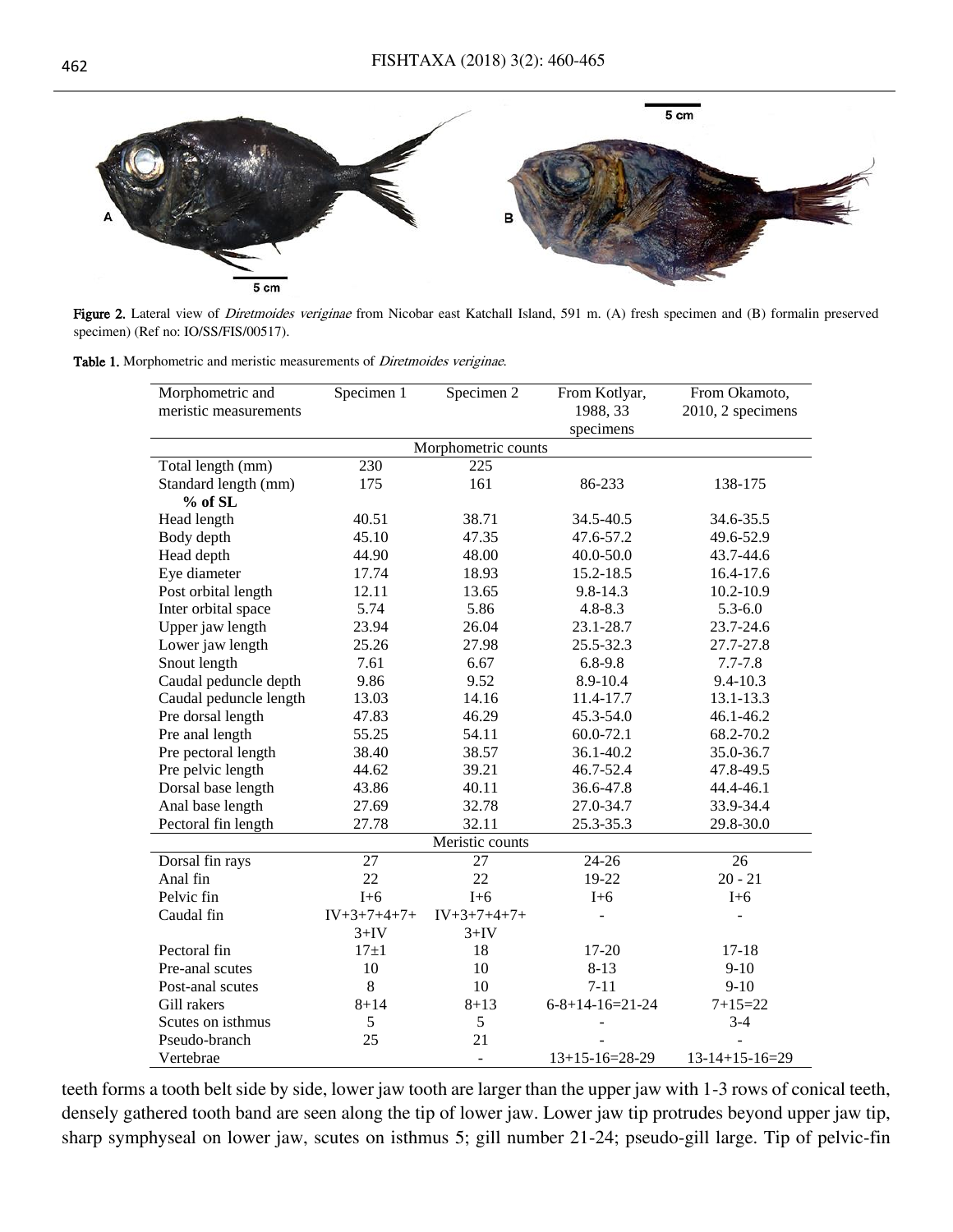|                       | Location                                                                                                                       | Author                            |  |
|-----------------------|--------------------------------------------------------------------------------------------------------------------------------|-----------------------------------|--|
| Diretmoides veriginae | <b>1.</b> Northeastern Indian Ocean, $3^{\circ}46^{\prime}$ N,<br>95°00'E, 800-875 meters.                                     | Kotlyar (1987)                    |  |
|                       | 2. South China Sea                                                                                                             | Kotlyar $(2002)$                  |  |
|                       | South China Sea                                                                                                                | Randall and Lim (2000)            |  |
|                       | Northern South China Sea                                                                                                       | Shao et al. (2008)                |  |
|                       | East China Sea, 31°16′N, 128°25′E, 428 m<br>and $29^{\circ}41^{\prime}N$ , $127^{\circ}42^{\prime}E$ , 558 m                   | Okamoto and Hoshino (2010)        |  |
|                       | Nicobar east Katchall Island, 8.24.261N,<br>93.20.482E, 591 m and Great Nicobar Waters,<br>11°09'903N, 92°19'061E, 576 m depth | Present study (Nikki et al. 2017) |  |

Table 2. Distribution details of *Diretmoides veriginae*.



reaching origin of anal fin; rear end of pectoral fin reaching just above the anal fin. Abdominal scutes present; scales ctenoid covering body and head. Soft rays with rows of very small spinules. Caudal fin forked; upper lobe slightly extended.

Colour of fresh specimen (Fig. 2): Fresh fish black, bluish black where scales missing, branchio-oral cavity and abdomen black.

Colour in preservative (Fig. 2): On preservation, body color is almost blackish brown with light brown fins; main gill cover, oral cavity and gill cavity black and the ridge of the abdomen brownish.

Otolith morphology: The otolith is shown in the Figure 3. The morphological description and nomenclature used in this paper are derived from Smale et al. (1995) and Tuset et al. (2008). The otolith of *D. veriginae* is rhomboidal in shape, anterior region is peaked and posterior region round. Dorsal and ventral edge is entire to irregular. Rostrum and antirostrum are non-developed. Rostrum is blunt. Excisura is narrow; notch shallow; angle acute. Sulcus acusticus is ostial, sulcus opens on to the anterior margin. The cauda is closed and slightly cured ventrally at posterior end. Sulcus type is homosulcoid. Colliculum is homomorph. Collum is absent.

Distribution: *Diretmoides veriginae* is distributed in Eastern Indian Ocean: Mentawai range of the Andaman Islands has only been previously recorded two times: off coast of Northeastern Indian Ocean, 3°46'N, 95°00'E, 800-875 m (Kotlyar 1987) and off coast of East China Sea, 31°16'N, 128°25'E, 428 m and 29°41'N, 127°42'E, 558 m by Okamoto and Hoshino (2010). In the present work, D. veriginae from Nicobar east Katchall Island, 8˚24'261"N, 93˚20'482"E, 591 m depth and Great Nicobar Waters, 11°09 '903" N, 92°19'061"E, 576 m depth is described. Distribution details of *D. veriginae* is shown in Table 2.

## **Discussion**

The deep-sea fish *D. veriginae* described herein are in agreement with the size, body proportions and radial formulae reported by previous authors (Kotlyar 1987, 1990, 1996, 2002; Paxton 1999; Paxton et al. 2000; Shao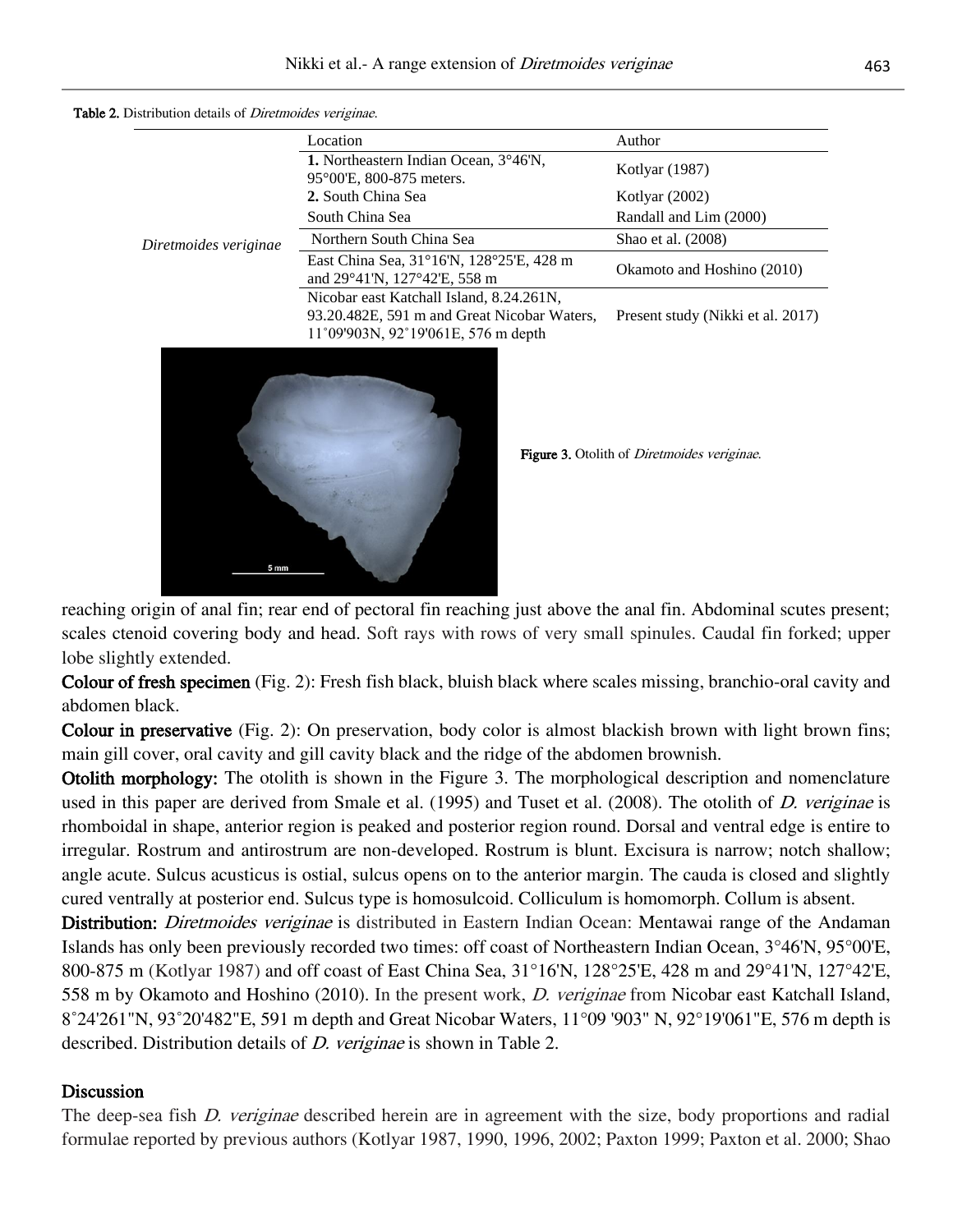et al. 2008; Okamoto and Hoshino 2010). This is the first record in the Nicobar east Katchall Island and the Great Nicobar Waters. Kotlyar (1987) reported occurrence of this species off Northeastern Indian Ocean (3° gradient). In the present study, this species was caught off the Nicobar east Katchall Island (9° gradient) and Great Nicobar Waters (10<sup>°</sup> gradient), suggesting a northward extension. This hypothesis suggests the distribution of D. veriginae might expand following a northward extension. The biology of this species is poorly known due to rare nature during the fishing operations. There is not much published information is available about this species as targeted catch or bycatch from any of the fisheries existed worldwide. Present study gives insight towards the distribution of *D. veriginae* from the Indian waters, which are quite renowned for their rich deepsea fishery resource.

# Acknowledgments

Authors expressing their sincere thanks and gratitude to Director of Centre for Marine Living Resources and Ecology (CMLRE), Ministry of Earth Sciences (MoES), Govt. of India, for support and encouragement during the study. The authors thank to Captain, Chief Scientist, Fishing Master and all the cruise participants of FORV Sagar Sampada Cruise (Cr.349) for their support and assistance during the collection of the sample. We would like to thank R. Fricke and K.K. Bineesh for the critical evaluation of the manuscript which certainly improved the quality of the manuscript. The study was carried out as a part of the Deep-sea and Distant water Fishery (DS&DWF) project under the Marine Living Resource Programme (MLR Programme) of CMLRE, Ministry of Earth Sciences (MoES).Financial and logistical support from the CMLRE (MoES), is appreciatively acknowledged. This is CMLRE contribution number 91.

## Literature cited

- Eschmeyer W.N., Fricke R., Van Der Laan R. 2017. Catalog of fishes, electronic version. Internet publication, San Francisco (California Academy of Sciences). Version of 1 March 2017. http://researcharchive.calacademy.org /research/ichthyology/cataelog/fishcatmain.asp
- Fricke R. 2017. References in the Catalog of Fishes (Version: 1 March 2017). San Francisco, CA: California Academy of Sciences. Available at http://researcharchive.calacademy.org/research/Ichthyology/Catalog/fishcatmain.asp/ (last accessed 4 March 2017).
- Fricke R., Eschmeyer W.N. 2017a. A Guide to Fish Collections in the Catalog of Fishes (Version: 1 March 2017). San Francisco, CA: California Academy of Sciences. Available at http://researcharchive.calacademy.org/research /Ichthyology/Catalog/collections.asp/ (last accessed 4 March 2017).
- GBIF. 2016. GBIF.Org (12th April 2016) GBIF Occurrence Download [WWW Document].
- Jónsson G., Pálsson J. 2003. Rare fishes in Icelandic waters in 2002. Aegir 96(1): 22-26. (In Icelandic)
- Kotlyar A.N. 1986. Systematics and distribution of species of the genus *Hoplostethus* Cuvier, 1829 (Beryciformes, Trachichthyidae). Trudy Instituta Okeanologii Imeni P.P. Shirshova 121: 97-140.
- Kotlyar A.N. 1987. A new species of family Diretmidae (Osteichthyes, Beryciformes) from the Indo-Pacific. Zoologicheskii Zhurnal 65: 628-630.
- Kotlyar A.N. 1988. Classification and distribution of fishes of the family Diretmidae (Beryciformes). Journal of Ichthyology 28: 1-15.
- Kotlyar A.N. 1990. Diretmichthys: a new genus of Diretmidae (Beryciformes). Journal of Ichthyology 30: 153-162.
- Kotlyar A.N. 1996. Beryciform fishes of the world ocean. Moscow: VNIRO. 368 p. (In Russian)
- Kotlyar A. 2002. The first record of *Diretmichthys parini* (Diretmidae) in the Southeastern Pacific. Journal of Ichthyology 42: 131-132.
- López-Abellán L.J., Santamaría M.T.G., Balguerías E. 1994. Resultadosde la campañaexperimental de pesca, realizada en aguasdelsuroeste de la Isla de Tenerife, Canarias 9206. Inf. Téc. InstitutoEspañol de Oceanografía 147: 5-62.
- Moore J.A., Dodd K.A. 2010. A new species of the roughy genus *Hoplostethus* (Teleostei: Trachichthyidae) from the